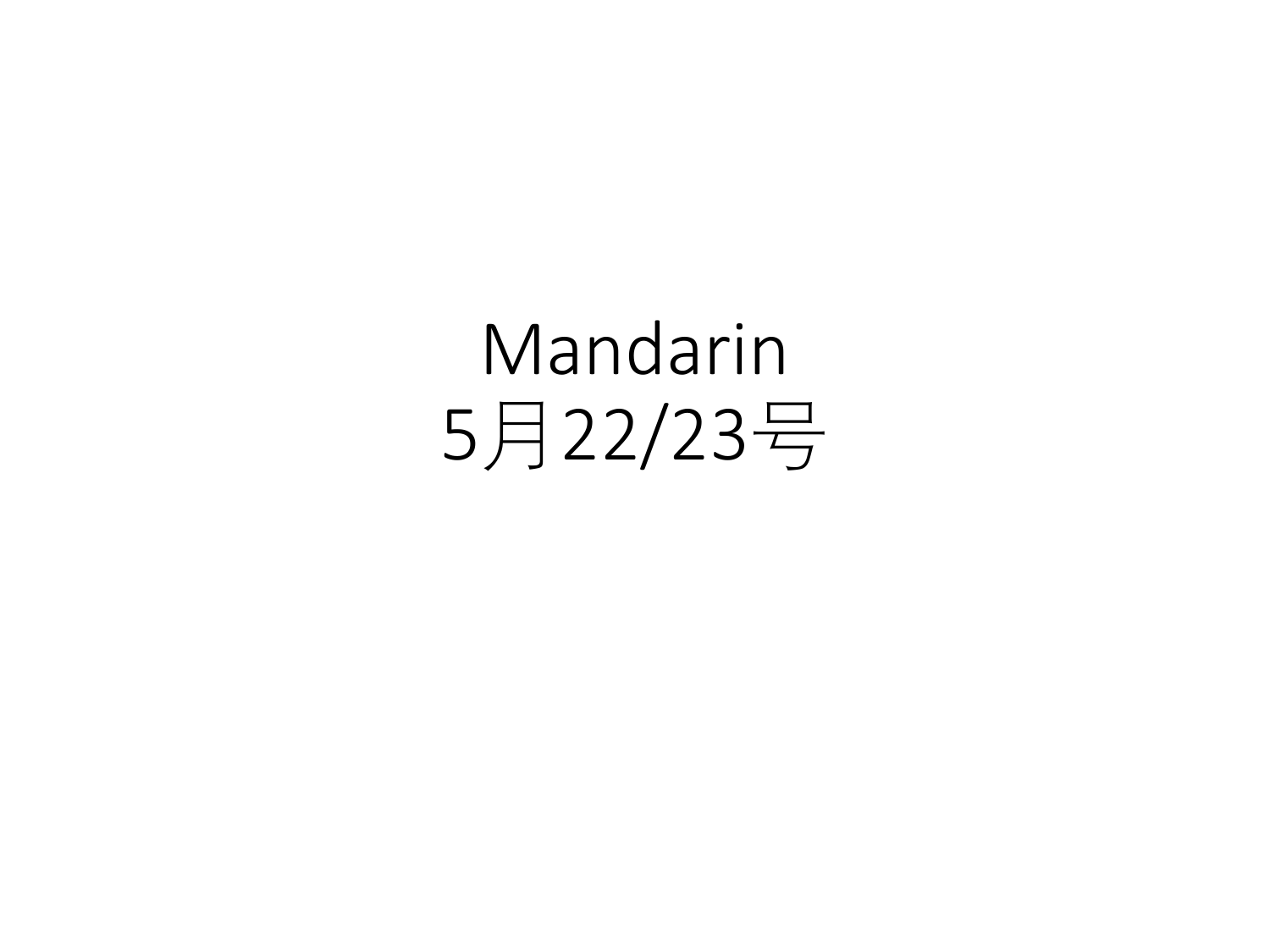Can you remember this vocab?











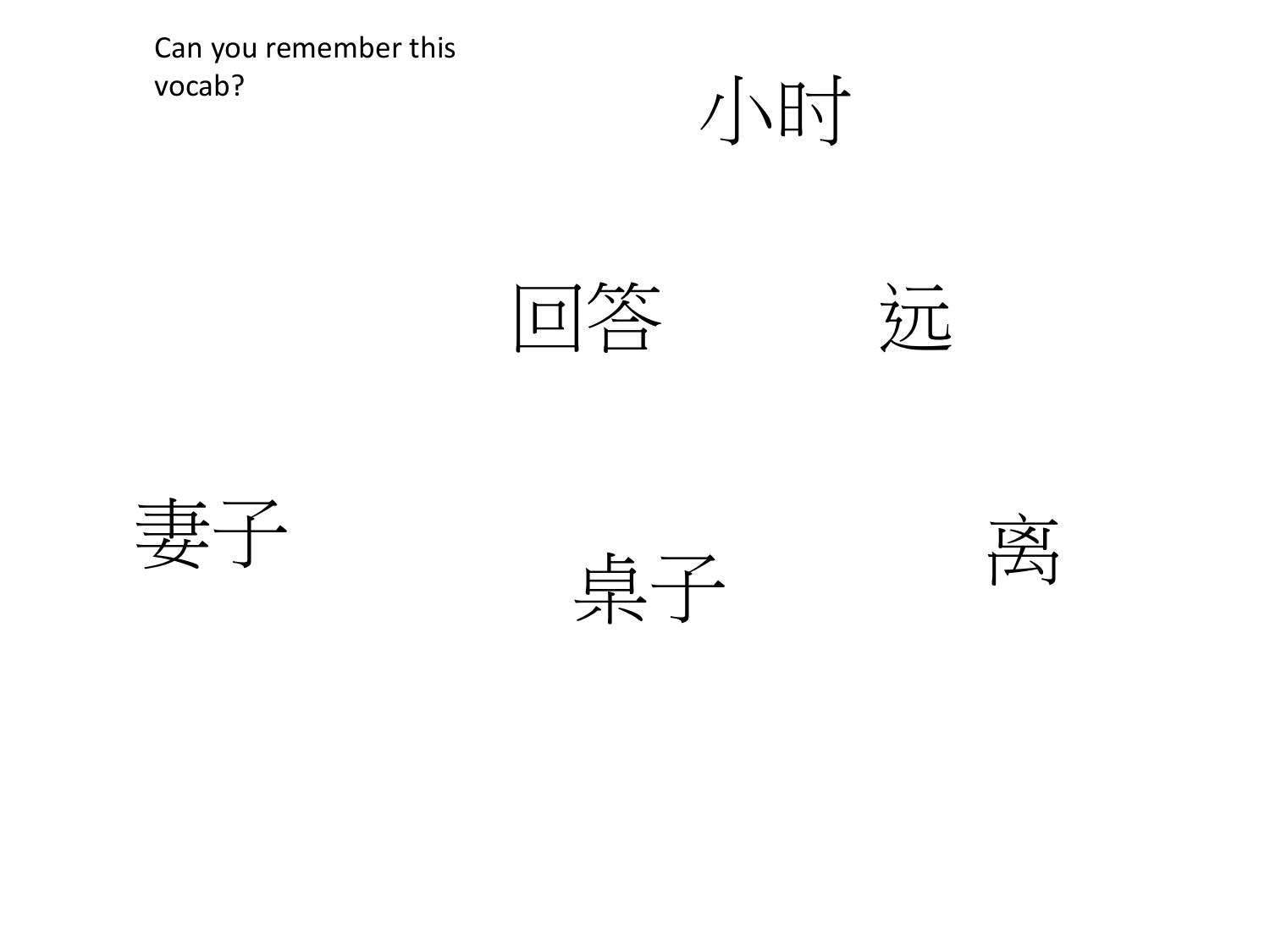### 多长时间?

#### How long does it take?



- •法国离这里远不远?
- •不远
- •要多长时间?
- •坐火车要两个小时

Practise this dialogue to yourself, using the places on the next page. It's not complicated in terms of grammar, but takes a long time for your mouth and memory to wrap themselves around the structure so lots of practice and repetition can really help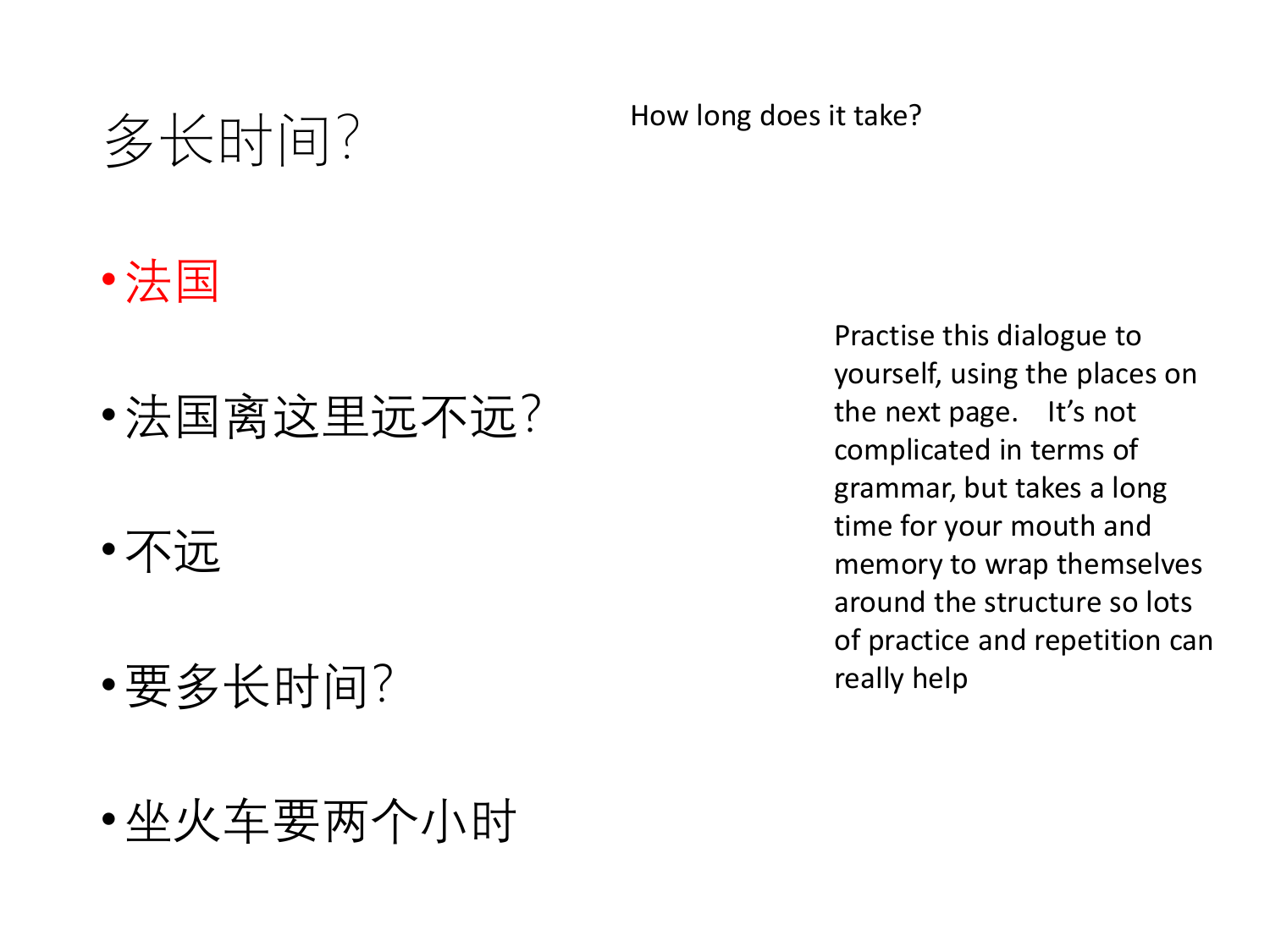## 多长时间?

- 中国
- 书店
- 小学
- 澳大利亚
- 大学
- 饭馆
- 饭店
- 火车站
- 你家
- Long way from here?
- 回答
- How long does it take?
- 回答 Transport time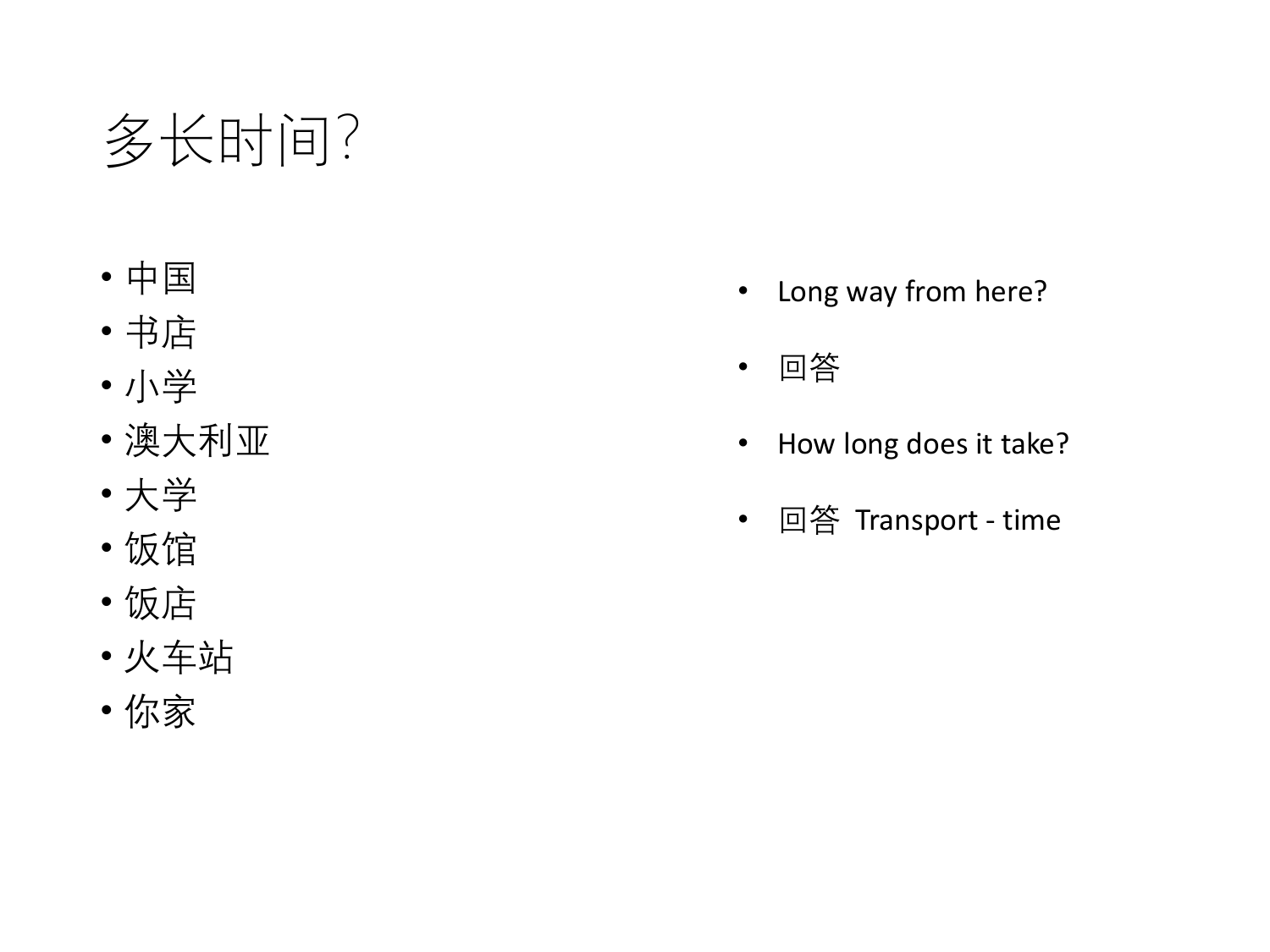- 47. Book (shu1)
- 48. Volume (ben3)
- 49. On/above (shang4)
- 50. Under/below (xia4)
- 51. Face, side (mian4)
- 52. Fire (huo3)
- 53. Vehicle (che1)
- 54. Very (hen3)
- 55. Good (hao3)
- 56. Peace (an1)
- 57. Door (men2)
- 58. To want, need, will (yao4)
- 59. North (bei3)
- 60. Capital (jing1)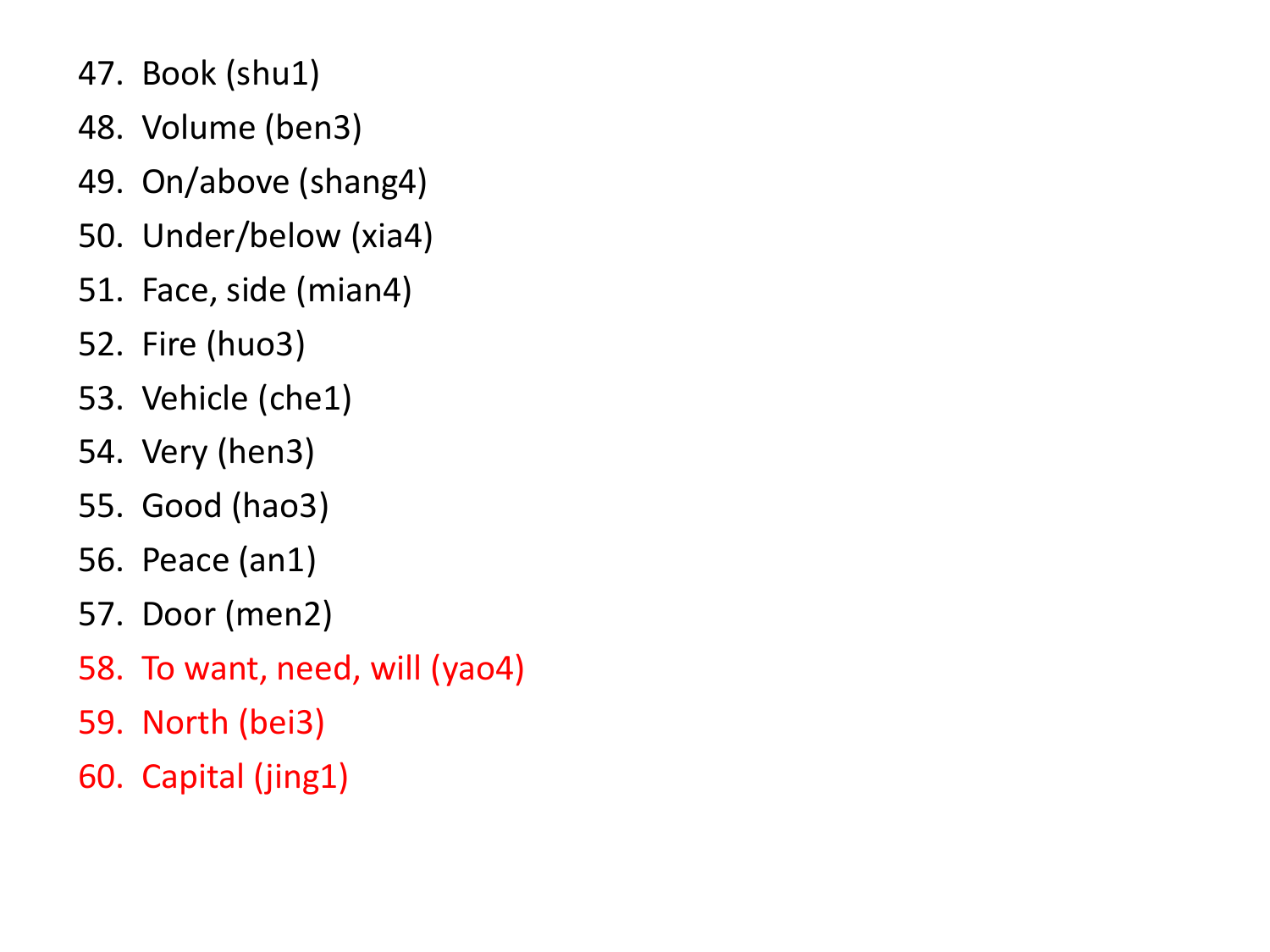#### Crazy sentences

- The doctor's book
- Are you in Xi an?
- Your book is on top
- Outside Xi an
- He is too small
- His spoon is very small. Hers is very big.
- Tiananmen is very big. It isn't in Xi'an.
- Is work OK? (work good-not-good)
- My friend wants to go to Beijing tomorrow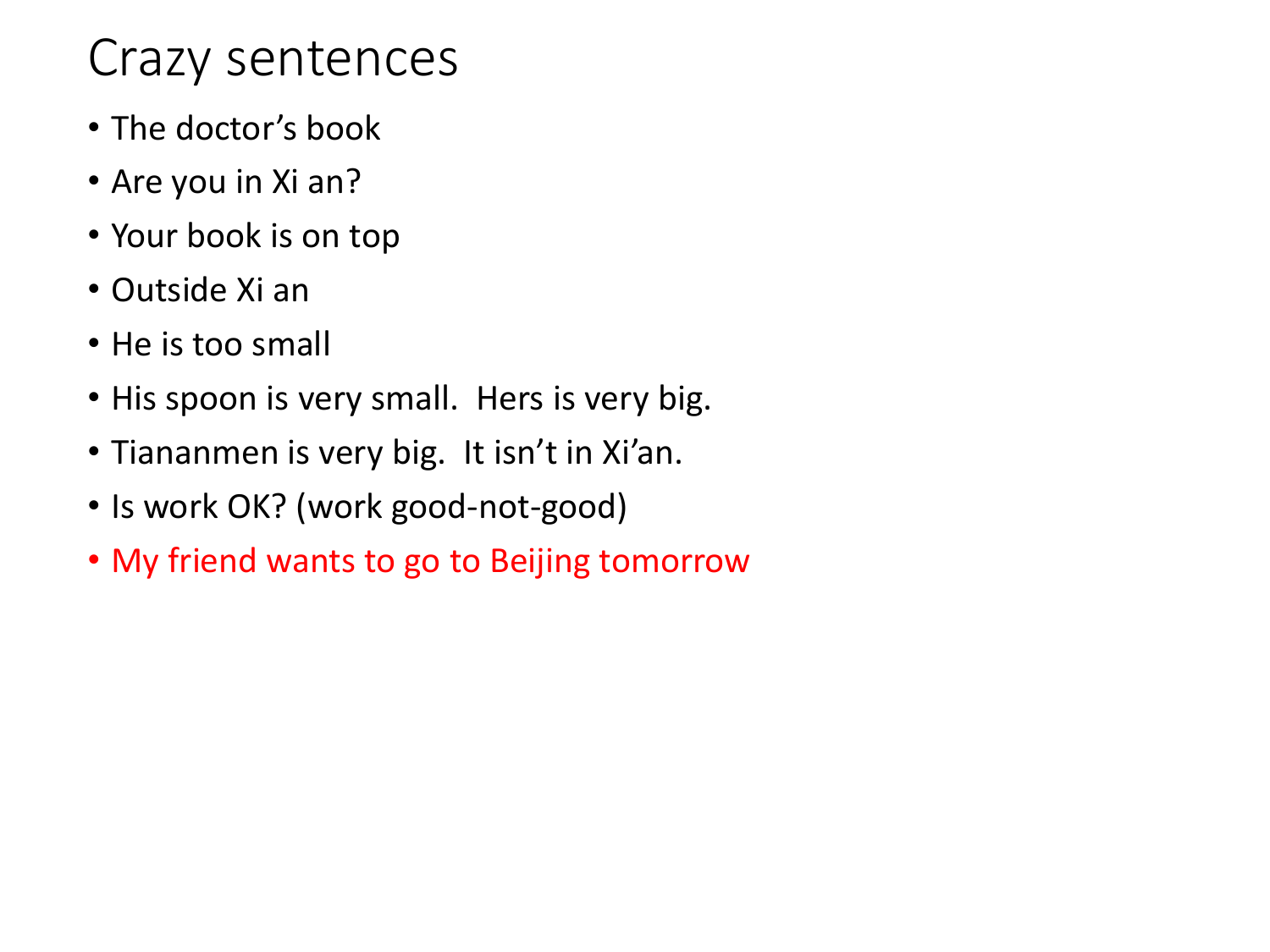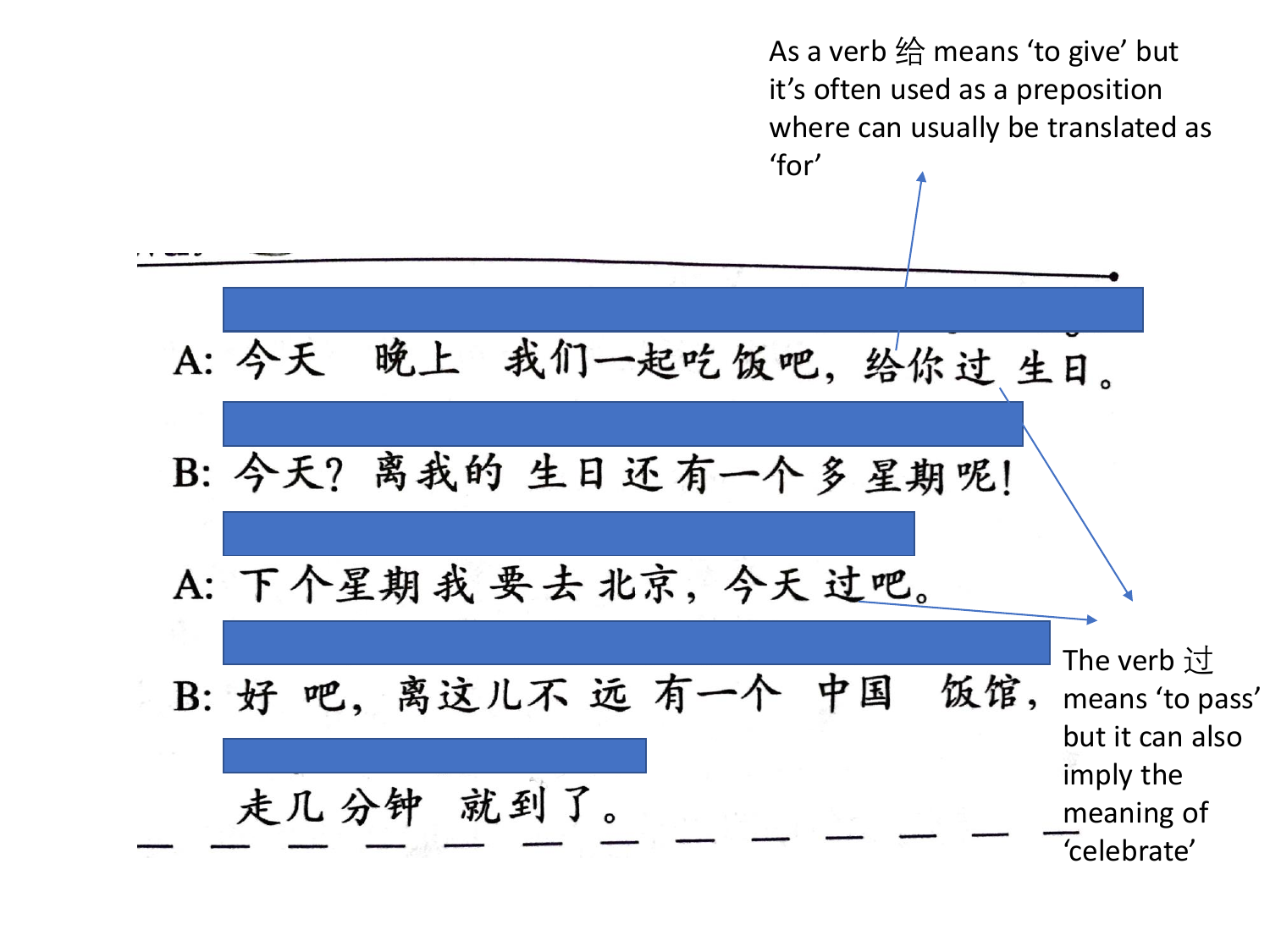过一过生日-过新年-怎么过 Practise reading these sentences/phrases 一你什么时候过生日? 一过新年的时候我想回国。 一今天晚上我们一起吃饭吧,给你过生日。 到一到学校一到饭馆一到下个月一到十点 一今天我七点就到学校了。 Walk for a few minute and they you're the 一到下个月我就二十岁了。 一离这儿不远有一个中国饭馆,走几分钟就到了。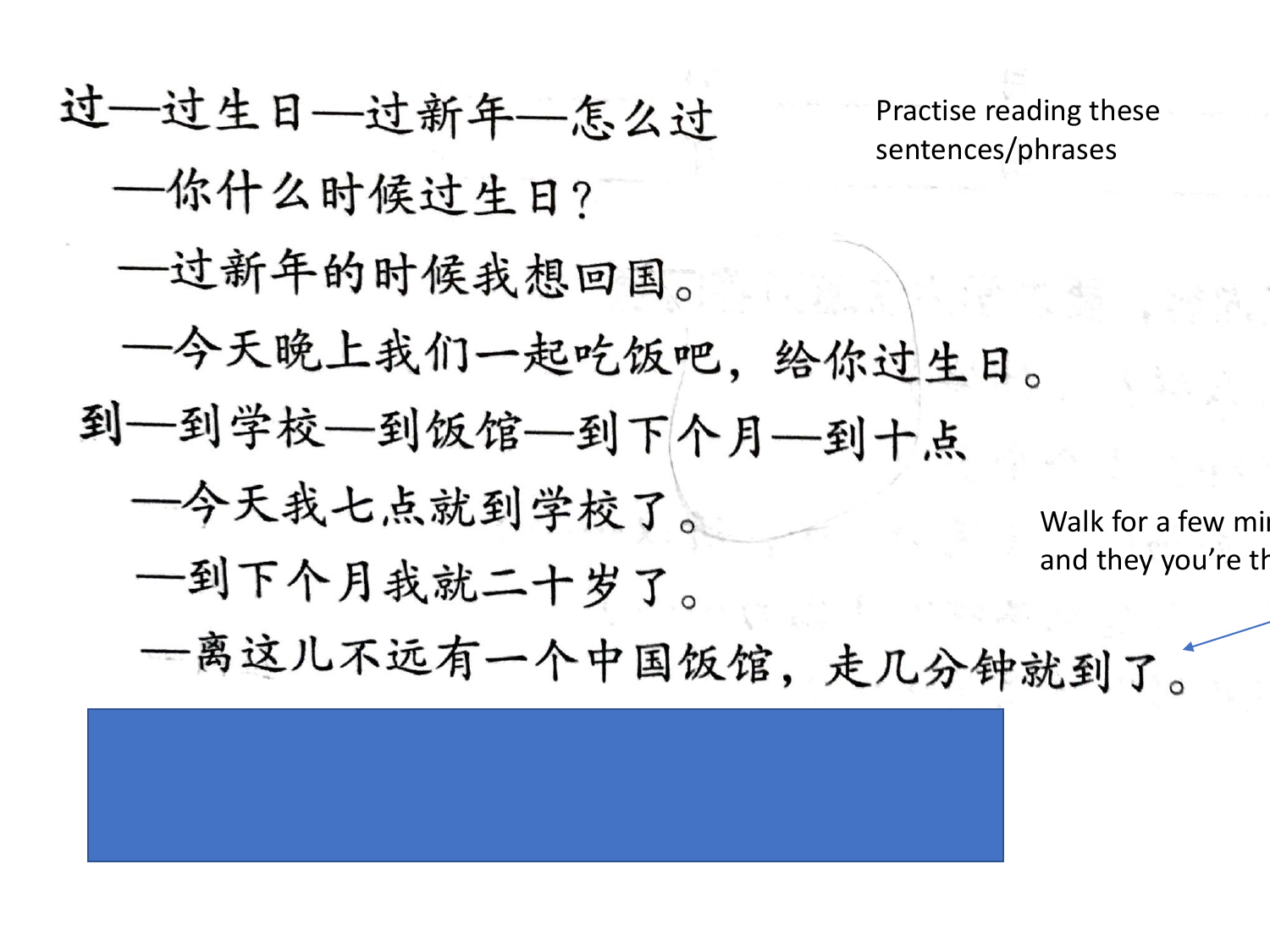#### Reading paper – HSK2

- Print out and try out this test paper. Reading starts p 8, qu 36.
- [http://hummedia.manchester.ac.uk/schools/salc/centres/confucius/hsk/p](http://hummedia.manchester.ac.uk/schools/salc/centres/confucius/hsk/pastpapers/hsk2/H21330-exam-paper.pdf) astpapers/hsk2/H21330-exam-paper.pdf
- Any access problems just email me
- You have 20 minutes for it in actual exam so if you want to test yourself see how you get on in that time scale and with no dictionary.
- The answers are on the next page. Be brave.

• Have a good week and, Ann, 万事如意